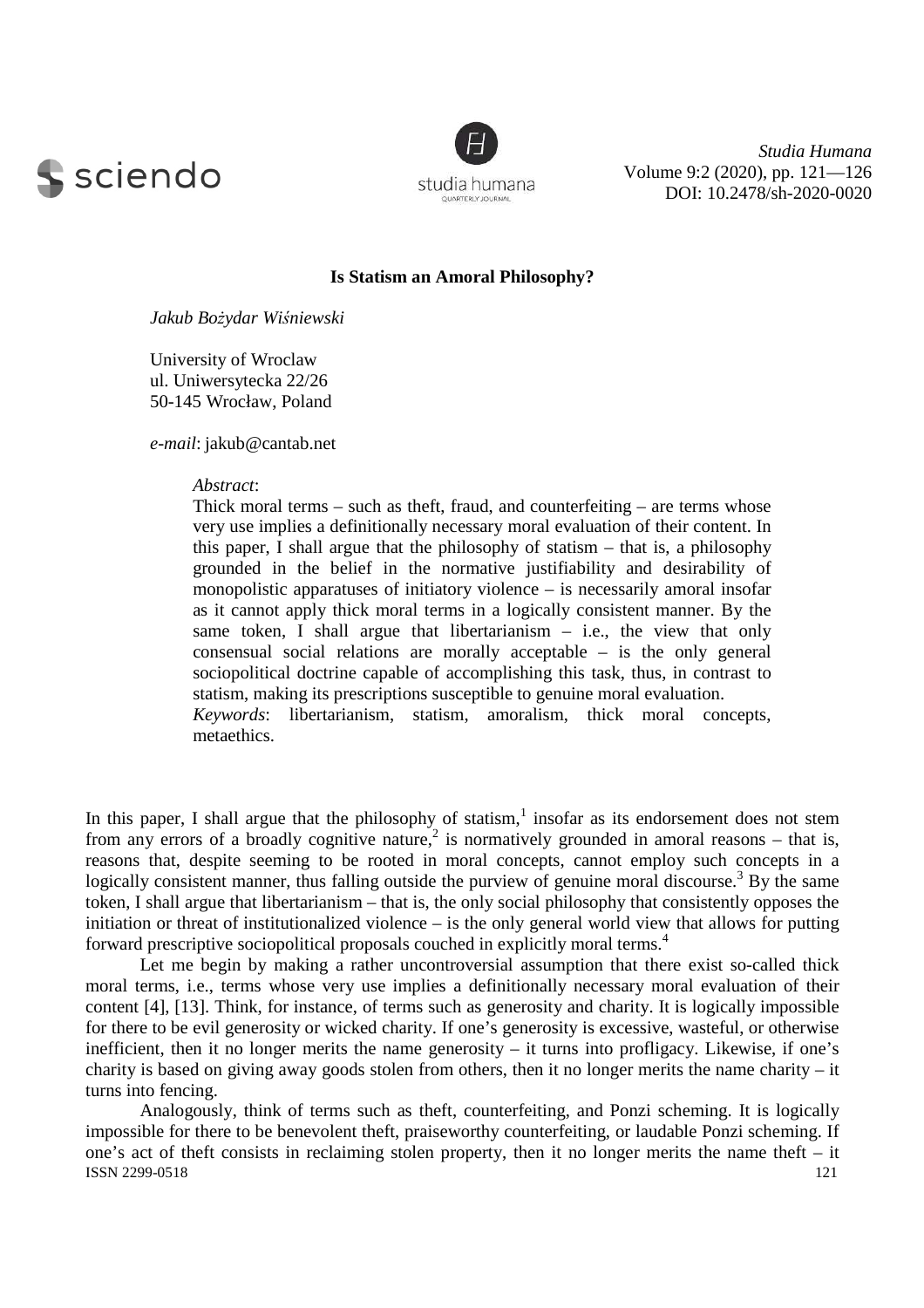turns into an act of repossession. Likewise, if one's act of counterfeiting is not backed by stable value contracts or coercive legal tender laws, then it no longer merits the name counterfeiting – it turns into harmless printing of colored paper tickets or creating virtual bookkeeping entries.

In other words, there exist certain terms whose descriptive content implies a logically necessary moral assessment. Of course, this by itself does not constitute a comprehensive argument for moral objectivity, since we might differ in our application of these terms to specific instances of human action.<sup>5</sup> This, however, is not directly relevant to my line of thinking here.

Now, let us ask a statist – that is, a believer in the desirability of the state and its institutions, including the ones mentioned in the latter part of this sentence – what conditions would need to hold for him to be able to justifiably accuse the IRS of stealing the money of private individuals, the Fed of counterfeiting money, or the Social Security Administration of engaging in a Ponzi scheme.

It seems to me that the statist can offer two relevant answers to this question, both of which leave him in a very uncomfortable position. First, given that the descriptive content of the above morally negative terms appears to match quite well the nature of the activities performed by the above state institutions,<sup>6</sup> and assuming that the statist wishes to avoid the conclusion that the institutions whose existence he finds desirable engage in inherently immoral activities, he might suggest that it is definitionally and logically impossible for the IRS to steal, for the Fed to counterfeit, and for the SSA to engage in Ponzi schemes. In other words, he might suggest that the very nature of these institutions logically precludes describing their activities in these thick moral terms.

However, since redefining the terms in question so as to make them morally positive or morally thin whenever they are applied to the institutions of the state and their activities would be a semantically arbitrary move, it logically follows that the statist believes that moral categories do not apply to our judgments regarding at least some of the fundamental institutions of the state and their activities. In other words, the statist is logically compelled to conclude that he finds their existence desirable for reasons that are amoral, that is, immune to considerations of morality.

Alternatively, he might suggest that the thick moral terms mentioned above – theft, counterfeiting, and Ponzi scheming – apply only to illegal activities, while the activities performed by the IRS, the Fed, and the SSA are legal. This, however, implies that the only relevant normative difference here is that the state issued a certain declaration (the declaration of legality) with respect to its institutions and their activities, while it did not issue the same declaration with respect to the selfsame activities of private individuals and private organizations. This, in turn, implies that declaring something as legal (by the state, since, presumably, it is a matter of definition that only the state can issue such declarations) means removing the object of declaration from the realm of moral judgment and thus immunizing it to considerations of morality. In sum, the logical conclusion of this train of thought is that legality is an amoral, or, worse still, an amoralizing concept.

Moreover, it would be futile to claim in this connection that various forms of institutionalized fiat appropriation [12] undertaken by the state can be morally justified on account of the state purportedly being the only institution capable of bringing private property into existence in the first place. After all, contending that the state can override the property rights of individuals because it defines and enforces them would make the rights in question purely conventional. This, in turn, would divorce them altogether from the applicability of thick moral terms, hence once again leading the statist into the domain of amorality. $\overline{1}$ 

Neither would it do to suggest that the moral status of specific activities – and thus the issue of whether specific thick moral terms describe them in an accurate way – depends on the number of individuals who morally approve or disapprove of them in any particular case. This is because such case-specific numerical considerations do not in any normatively relevant way alter the descriptive features of the activities in question, especially as regards the individuals who are directly involved in them [27]. In other words, the intentional taking of another person's property without that person's permission or consent is theft, regardless of how many people think that the term ceases to apply when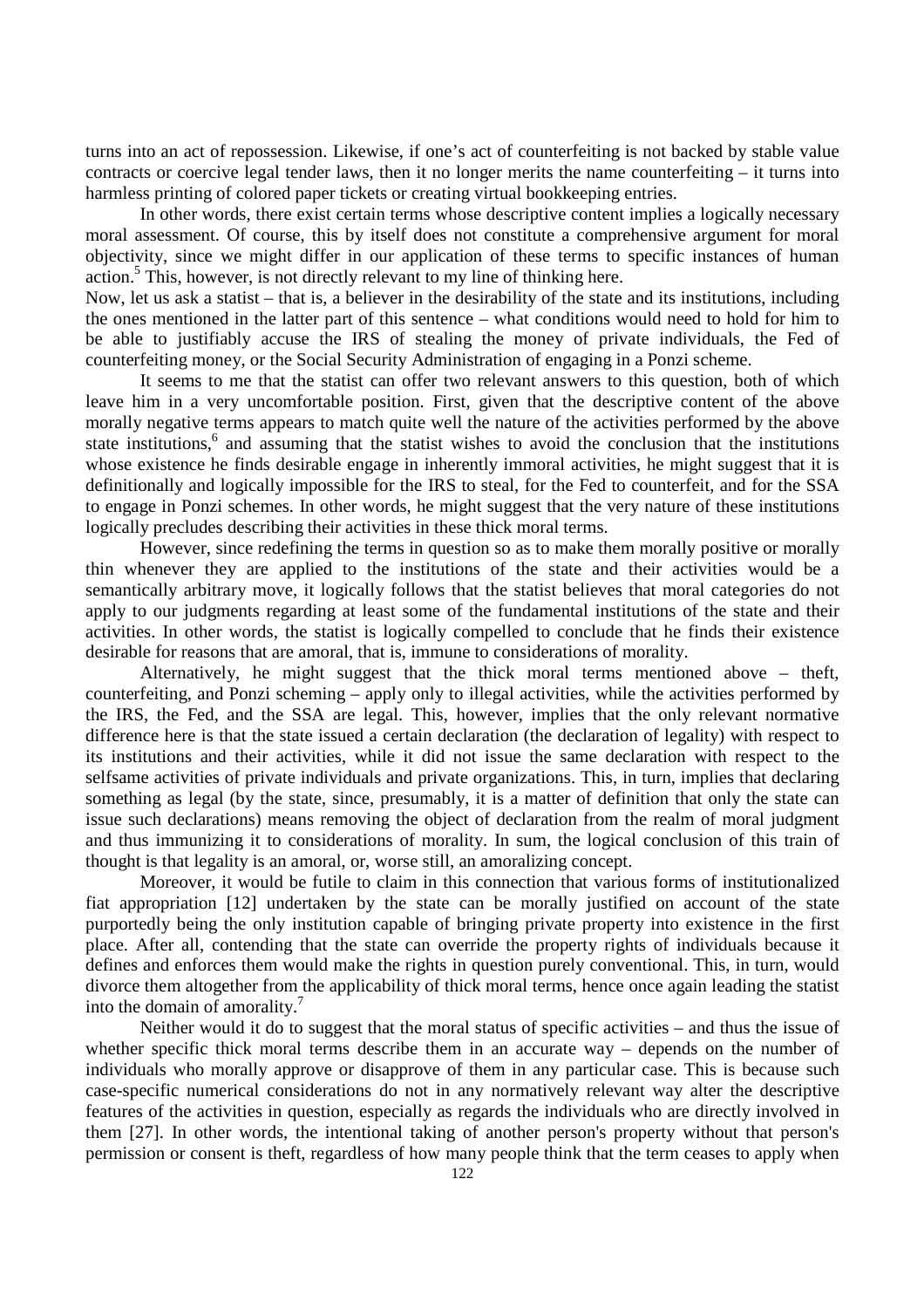it is X rather than Y (or 1000 Xs rather than a single X) who does the taking. This, as far as I can tell, disposes of the notion that the statist could avoid the indictment of amorality by appealing to the alleged moral significance of following a democratic consensus.

At this point, a consequentialist-minded statist might suggest that even though he disapproves of the nature of the state activities described in the preceding paragraphs, he nonetheless accepts their existence as a matter of practical necessity or utilitarian calculus.<sup>8</sup> In other words, he might claim that the state does indeed steal, counterfeit, and engage in Ponzi scheming on a regular basis, while at the same time contending that in the absence of the state there would be even more theft, counterfeiting, and Ponzi scheming. And whilst this last point is highly debatable [5], [6], [7], [10], [14], [16], [17], [19], [24], [26], it cannot be denied, the argument goes, that by making it the statist can escape the accusation of amorality.

However, it seems to me that such a position is logically inconsistent insofar as it employs thick moral concepts. After all, if condoning a given kind of theft is supposed to bring about a greater good in the form of preventing a worse kind of theft, then the former should not be called theft in the first place, since it cannot be classified as an inherently immoral and detrimental type of activity, one designated by a thick moral term. And yet, if its purely descriptive characteristics do not appear to allow for classifying it as anything else, then the whole argument seems to fall apart. Furthermore, if all the supposed statist says is that we should reconcile with the fact of institutionalized theft as something practically unavoidable, then he should not be classified as a statist in the first place, since pointing out the putative inevitability of a given phenomenon does not amount to finding it morally desirable.<sup>9</sup>

Nor can the above train of thought be saved by appealing to the notion that the immoral activities of the state can be justified in virtue of the state's supposedly unique ability to address various "existential emergencies". First of all, it can be plausibly argued on the basis of ample empirical evidence that, far from being uniquely able to resolve existential emergencies, the state is uniquely able to create them [21]. After all, it is exclusively large-scale, institutionalized, ideologically clothed physical violence – the essential hallmark of state operations – that can assume the form of global wars, systemic genocides, and other paradigmatic instances of life-threatening events [28].

Moreover, emergencies are by definition unusual, if not singular, occurrences. Meanwhile, the operations of the Fed, the IRS, and the SSA mentioned earlier, as well as the bulk of other state procedures, are routine activities. Thus, endowing them with a unique moral status on account of their purported ability to provide essential catastrophe insurance is an inadmissible move. Further, it has to be noted that the uniqueness of cataclysmic events makes it impossible to prepare for them in any precise and programmatic manner [25]. From this it follows that such events can be successfully confronted only after they happen, which suggests that the greater the number of individuals who can confront them on their own unique terms, the greater the robustness of their collective pool of responses. In this context, a coercive homogenization of such responses imposed by the state can only be counter-effective.

Finally, insofar as emergency situations can be thought of as a variety of so-called lifeboat scenarios, in which individual rights can supposedly be violated in order to secure a putative greater good, statism can in no way be characterized as a philosophy of dealing with emergencies. This is because violating another's rights in a lifeboat scenario, even though it is supposed to bring about highly desirable consequences, still counts as a moral transgression, which requires a punitive response. Given the exceptional nature of lifeboat scenarios, the victim of rights violation can certainly pardon the violator after the fact, but this only further demonstrates that the violation in question, though a pardonable offense, is nonetheless an offense, that is, an immoral act.

Meanwhile, what the statist claims is not that state activities such as taxation, fiat money creation, coercive redistribution, etc., are criminal-though-pardonable, but that they are non-criminal. Thus, what he claims is not that state activities can be retroactively justified on the basis of their purported unique capacity to deal with existential emergencies, but that they do not need any special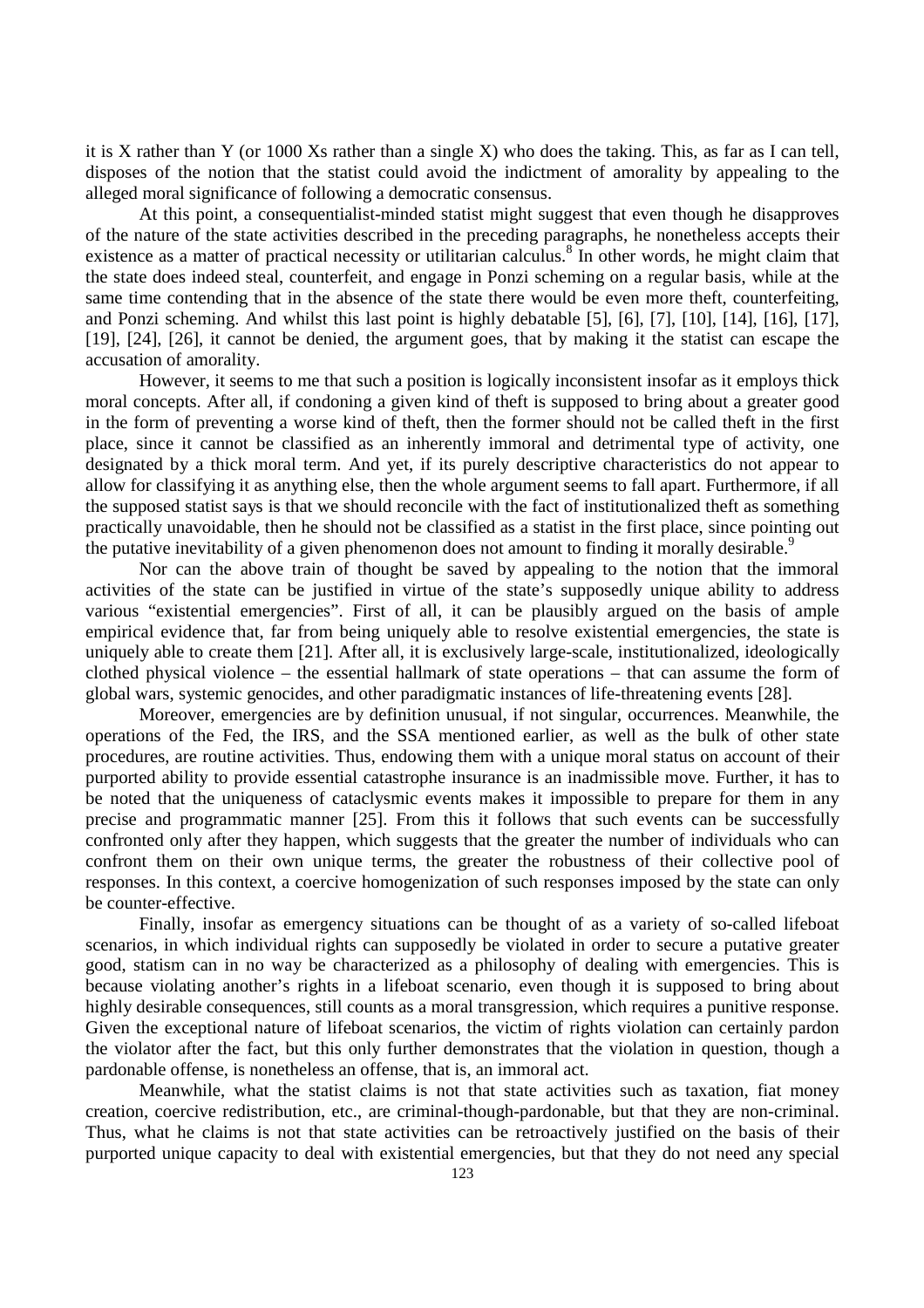moral justification in the first place. In sum, once again, he either employs thick moral concepts without being able to explain why they do not seem to apply to the realm of state operations, or he rejects their consistent use, hence leaving the purview of genuine moral discourse.

To conclude, regardless of which of the answers discussed in the preceding paragraphs the statist decides to choose, it turns out that the justification of his choice has to be ultimately grounded in amoral reasons. In other words, it turns out that, contrary to some prominent anti-statist arguments [15], [20], [22], the philosophy of statism in its cognitively faultless form seems to be based not so much (or not exclusively) on hypocrisy or general immorality, but on amorality.

By the same token, libertarianism  $-$  i.e., the view that only consensual social relations are morally acceptable – emerges as the only general sociopolitical philosophy whose prescriptions are susceptible to moral justification. More specifically, it emerges as the only view that condemns antisocial activities in unambiguous and consistent terms, always applying thick moral concepts in a uniform manner and drawing out their deontological consequences with exceptionless regularity [1], [2]. It should come as no surprise that this philosophy, with its unique ability to treat thick moral concepts as genuinely thick as far as the principles of general social organization are concerned, is simultaneously completely thin with respect to more specific cultural and characterological values. After all, this is only to be expected given the assumption that all such values can be truly pursued only by means of consensual – i.e., truly social – activities. This fact, far from suggesting that libertarianism is itself an amoral doctrine, only further demonstrates that it is the only doctrine that allows social life to escape from the domain of amorality.

## **References**

1. Block, W. E. Radical Libertarianism: Applying Libertarian Principles to Dealing with the Unjust Government, Part I. *Reason Papers* 27, 2004, pp. 117-33.

2. Block, W. E. Radical Libertarianism: Applying Libertarian Principles to Dealing with the Unjust Government, Part II. *Reason Papers* 28, 2006, pp. 85-109.

3. Block, W. E. Plumb-Line Libertarianism: A Critique of Hoppe. *Reason Papers* 29, 2007, pp. 151- 63.

4. Burton, S. Thick Concepts Revised. *Analysis* 52, 1992, pp. 28-32.

5. Fielding, K. T. The Role of Personal Justice in Anarcho-Capitalism. *Journal of Libertarian Studies* 2 (3), 1978, pp. 239-41.

6. Friedman, D. *The Machinery of Freedom: Guide to a Radical Capitalism*, 2nd ed., La Salle, Ill.: Open Court, 1989.

7. Hasnas, J. The Obviousness of Anarchy. In R. T. Long and T. R. Machan (eds.), *Anarchism/Minarchism: Is a Government Part of a Free Country?,* Burlington, VT: Ashgate, 2008, pp. 111-32.

8. Holcombe, R. G. Government: Unnecessary but Inevitable. *Independent Review* 8 (3), 2004, pp. 325-42.

9. Hoppe, H.-H. *A Theory of Socialism and Capitalism*, Boston: Kluwer Academic Publishers, 1989.

10. Hoppe, H.-H. The Private Production of Defense. *Journal of Libertarian Studies* 14 (1), 1999, pp. 27-52.

11. Huemer, M. *The Problem of Political Authority*, London: Palgrave Macmillan, 2012.

12. Hülsmann, J. G. The A Priori Foundations of Property Economics. *Quarterly Journal of Austrian Economics* 7 (4), 2004, pp. 41-68.

13. Jackson, F. Critical Notice. *Australasian Journal of Philosophy* 70 (4), 1992, pp. 475-88.

14. Long, R. T. Market Anarchism as Constitutionalism. In R. T. Long and T. R. Machan (eds.), *Anarchism/Minarchism: Is a Government Part of a Free Country?,* Burlington, VT: Ashgate, 2008, pp. 133-51.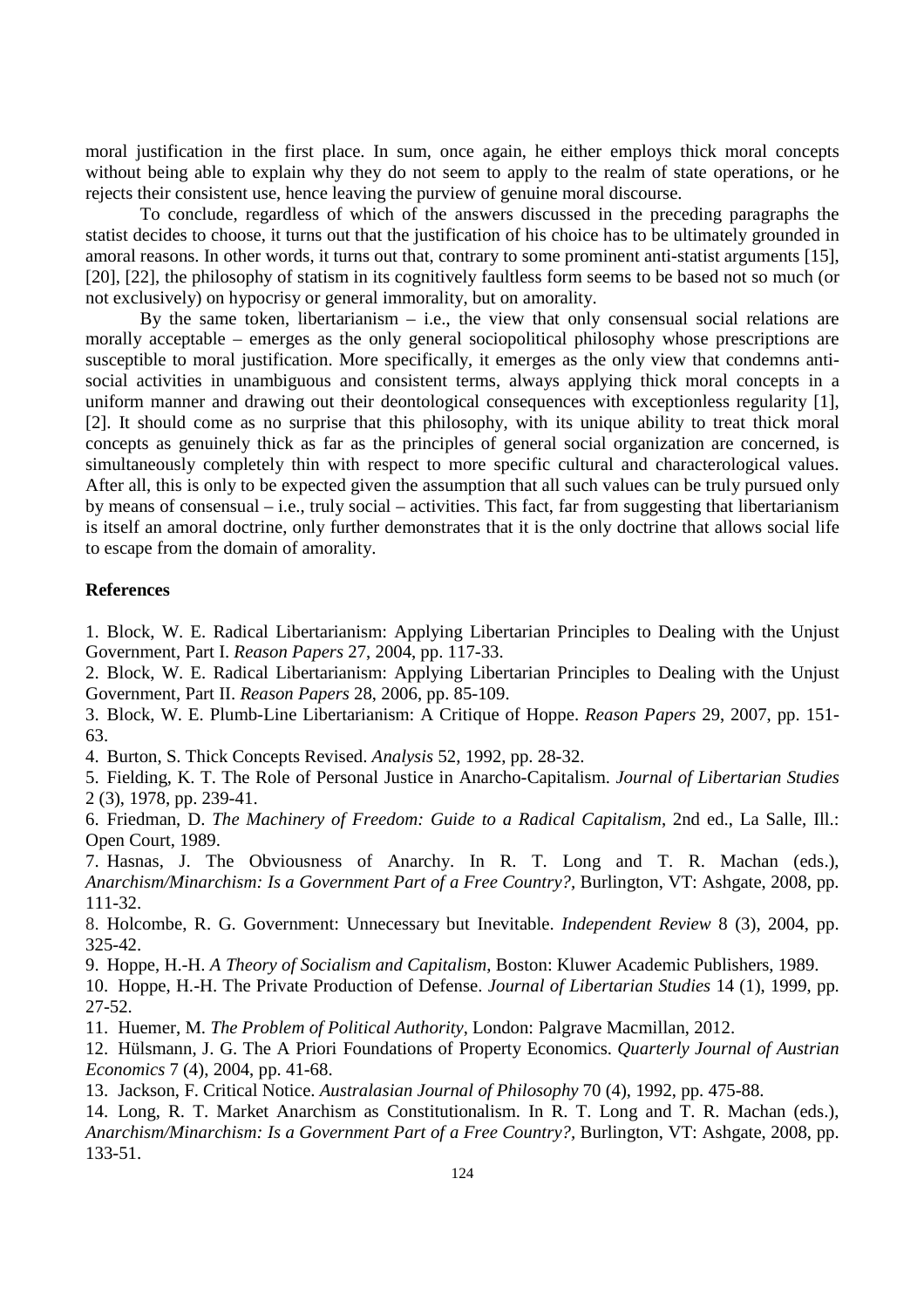- 15. Mises, L. *The Anti-Capitalistic Mentality*, Grove City: Libertarian Press, 1994.
- 16. Molinari, G. de. *The Production of Security*, New York: Center for Libertarian Studies, 1977.
- 17. Murphy, R. *Chaos Theory,* New York: RJ Communications LLC, 2002.
- 18. Oppenheimer, F. *The State*, New York: B.W. Huebsch, 1922.

19. Rothbard, M. *For a New Liberty: The Libertarian Manifesto*, New York: The Macmillan Company, 1973.

- 20. Rothbard, M. *The Ethics of Liberty*, New York: New York University Press, 2002.
- 21. Rummel, R. J. *Death by Government*, New Brunswick, N.J.: Transaction, 1994.
- 22. Schoeck, H. *Envy: A Theory of Social Behaviour*, Indianapolis: Liberty Press, 1987.
- 23. Shafer-Landau, R. *Moral Realism: A Defence*, Oxford: Clarendon Press, 2003.
- 24. Stringham, E. P. (ed.). *Anarchy and the Law: The Political Economy of Choice*, Somerset, NJ: Transaction Publishers, 2007.

25. Taleb, N. N. *The Black Swan: The Impact of the Highly Improbable*, New York: Random House, 2007.

- 26. Tannehill, M., and L. Tannehill. *The Market For Liberty,* Lansing, MI: self-published, 1970.
- 27. Taurek, J. M. Should the Numbers Count? *Philosophy and Public Affairs* 6 (4), 1977, pp. 293-316.
- 28. Tilly, Ch. War Making and State Making as Organized Crime. In P. Evans, D. Rueschemeyer and
- T. Skocpol (eds.), *Bringing the State Back,* Cambridge: Cambridge University Press, 1985.

## **Notes**   $\overline{a}$

2. I consider such errors to include, e.g., the Stockholm syndrome and Milgram-style obedience to authority, which make their victims accept the dictates of various self-proclaimed power figures not on the basis of any consciously articulated moral justifications, but on the basis of fear-driven rationalizations or resigned acquiescence, see, e.g., [11, ch. 6].

3. It is crucial in this context to distinguish between amorality (falling outside the realm of good and evil) and immorality (siding with evil). Admittedly, it would be more than possible to argue that statism is an immoral philosophy, given its central tenet that institutionalized aggression and the threat thereof are supposed to constitute the foundations of any well-functioning society. This, however, is not my goal here, especially since there are already a sizeable number of papers arguing for that conclusion. My present contention is categorically different: namely, to demonstrate that statism cannot meaningfully utilize moral concepts, regardless of its actual moral status as a normative system. For more on the concept of amoralism, see [23, p. 146].

4. It is crucial to realize here that libertarianism, far from being a comprehensive moral doctrine, is actually the only sociopolitical philosophy that is fully compatible with every conceivable comprehensive moral doctrine, provided that the latter respects the principle of non-aggression, see, e.g., [3]. Thus, it would be a categorical error to point out in this connection that other non-violent world views, such as, say, pacifism, are equally capable of formulating prescriptive sociopolitical proposals couched in explicitly moral terms, since pacifism is more than a sociopolitical philosophy, having broader metaphysical and personal dimensions as well. In other words, in terms of the categorical distinctions made here, pacifism is to be regarded as a specific variety of libertarianism rather than as its doctrinal competitor. On the most general level of the taxonomy of sociopolitical world views, statism and libertarianism (i.e., organized initiatory violence and organized protective freedom) seem to be the only available options. Hence, if it can be established that the former is necessarily amoral, then on this most general level only the latter can aspire to being part of genuine moral discourse.

<sup>1.</sup> Defined as a philosophy grounded in the belief in the normative justifiability and desirability of monopolistic entities whose operations and revenue are based on "institutionalized interference with or aggression against private property and private property claims" [9, p. 2].